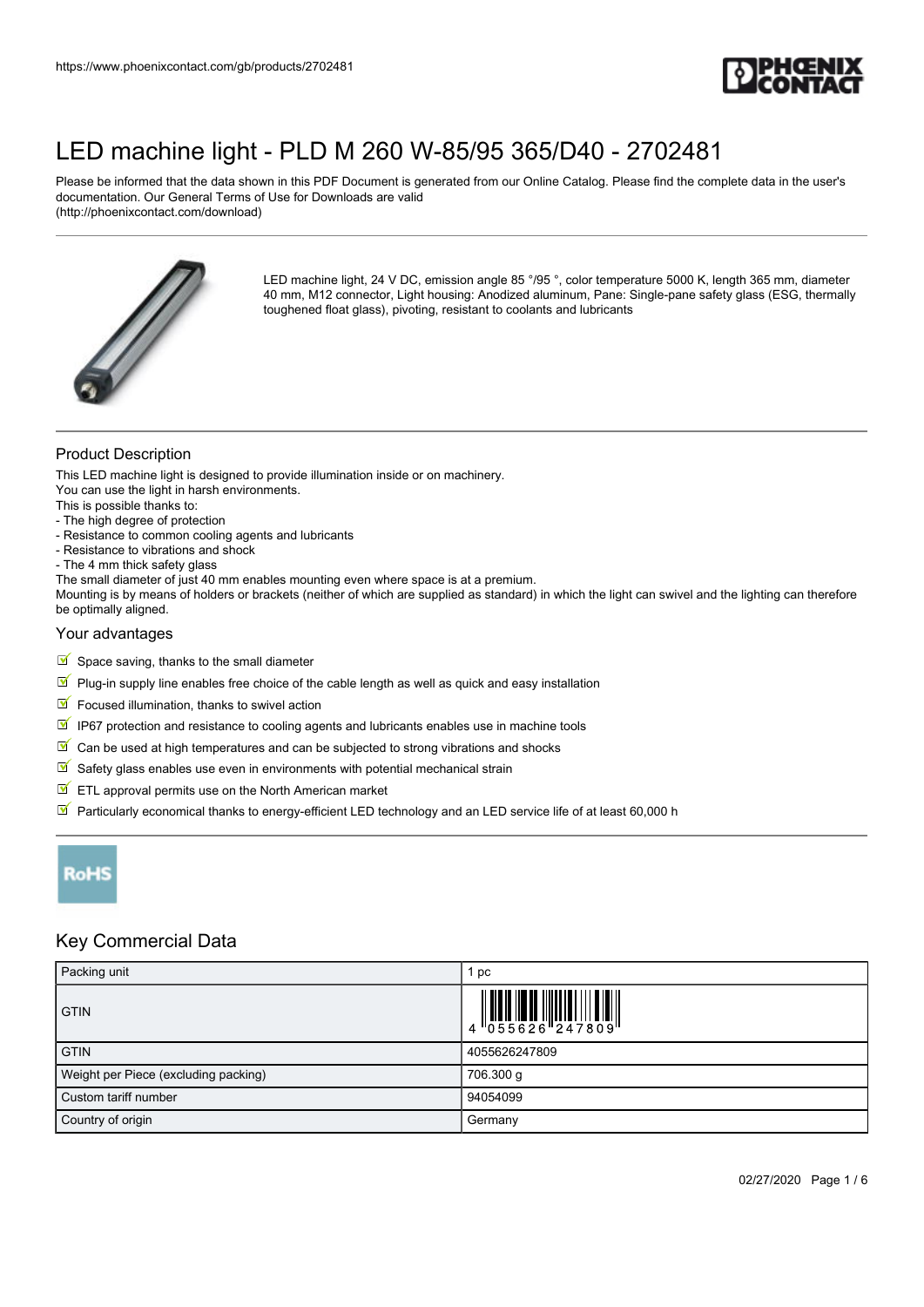

## Technical data

#### Dimensions

| Width              | l 40 mm                                 |
|--------------------|-----------------------------------------|
| Height             | 30 mm                                   |
| Length             | 365 mm                                  |
| Note on dimensions | Length without M12 flush-type connector |

#### Ambient conditions

| Ambient temperature (operation)          | $\circ$ 0 $\circ$ C $\ldots$ 50 $\circ$ C |
|------------------------------------------|-------------------------------------------|
| Ambient temperature (storage/transport)  | $-20 °C \dots 75 °C$                      |
| Permissible humidity (operation)         | 95%                                       |
| Permissible humidity (storage/transport) | 95 % (non-condensing)                     |
| Air pressure (operation)                 | 69 kPa  102 kPa                           |
| Air pressure (storage/transport)         | 69 kPa  102 kPa                           |
| Degree of protection                     | IP67                                      |

#### **General**

| <b>Note</b>           | The PLD M-ME MC/D40 mounting holder (Order No. 2702491) or the<br>PLD M-ME MB/D40 mounting bracket (Order No. 2702527) is required<br>in order to mount the light. |
|-----------------------|--------------------------------------------------------------------------------------------------------------------------------------------------------------------|
| Color                 | aluminum color                                                                                                                                                     |
| Net weight            | 706.3 g                                                                                                                                                            |
| Mounting type         | Screw mounting                                                                                                                                                     |
| Assembly instructions | Mounting with mounting holders or mounting brackets, please observe<br>the notes in the package slip.                                                              |
| Mounting position     | any                                                                                                                                                                |

#### Power supply for module electronics

| Connection technology               | M <sub>12</sub> connector   |
|-------------------------------------|-----------------------------|
| Connection method                   | M12 connector, (A-coded)    |
| Number of positions                 | 4                           |
| Permissible conductor cross section | min. $0.34$ mm <sup>2</sup> |
| Supply voltage                      | 24 V DC                     |
| Supply voltage range                | 20 V DC  28 V DC            |
| Current consumption                 | typ. $0.44$ A (at 24 V DC)  |
| Power consumption                   | approx. 10.5 W (at 24 V DC) |
| Type of protection                  | Surge protection            |
|                                     | Reverse polarity protection |

#### Connection data

| Connection method    | M12 connector, (A-coded) |
|----------------------|--------------------------|
| Light properties     |                          |
| Source of light type | LED                      |
| Number of LEDs       | 27                       |

| Service life, lighting appliance | 60000 h (L70) |                       |
|----------------------------------|---------------|-----------------------|
|                                  |               | 02/27/2020 Page 2 / 6 |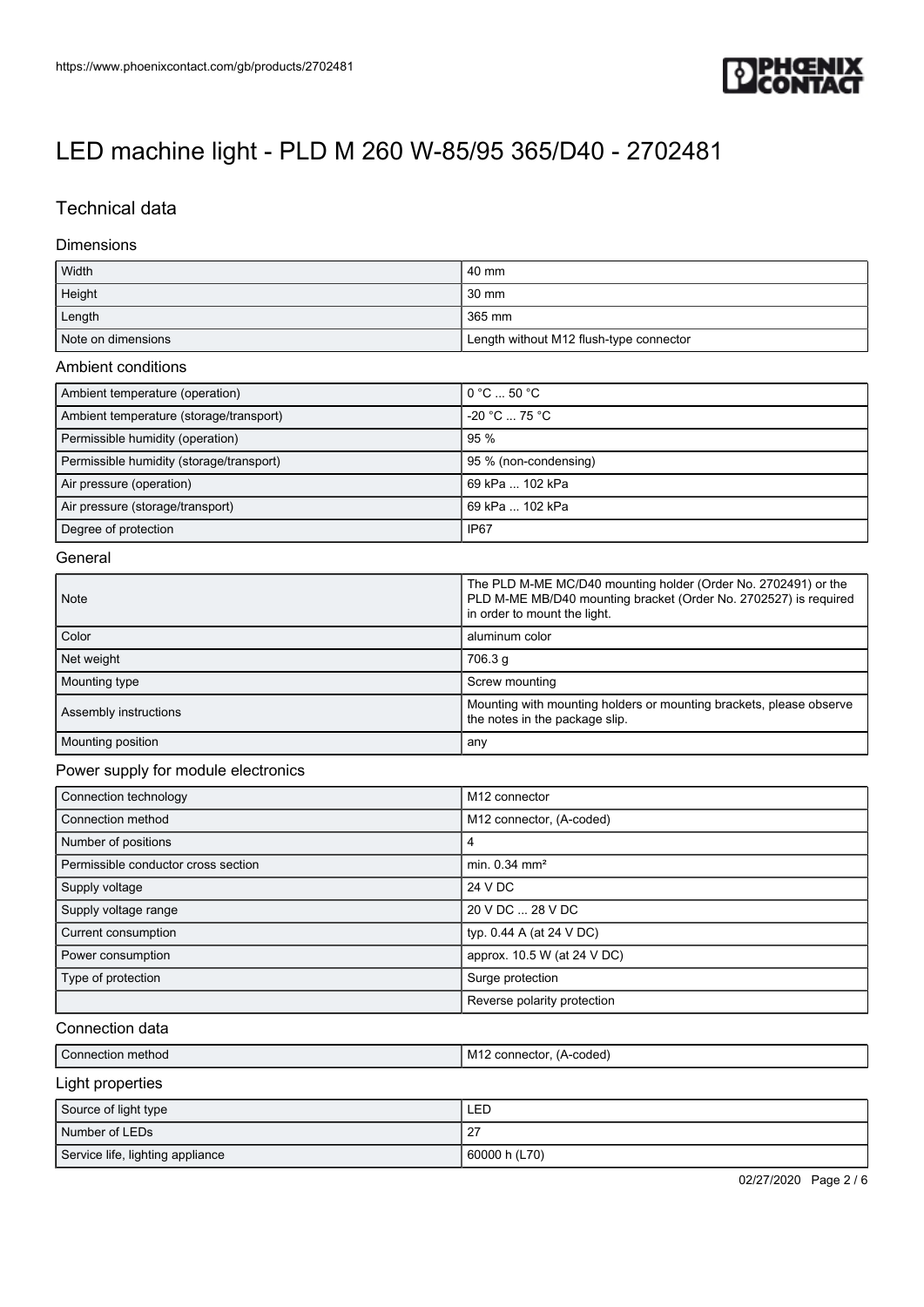

## Technical data

### Light properties

| Light color                      | Neutral white                                                   |  |
|----------------------------------|-----------------------------------------------------------------|--|
| Color temperature / wavelength   | 5000 K                                                          |  |
| Color rendering index            | -80                                                             |  |
| Luminous flux                    | approx. 1080 lm (Net luminous flux)                             |  |
| Illumination                     | max. 477 lx (Distance of 1 m)                                   |  |
| Average illumination             | 348 lx (Distance of 1 m over 1 m <sup>2</sup> area)             |  |
| Emission angle                   | 85 ° (C0-C180)                                                  |  |
| <b>Standards and Regulations</b> |                                                                 |  |
| Mechanical tests                 | Vibration resistance in acc. with EN 60068-2-6/IEC 60068-2-6 4g |  |
|                                  | Shock in acc. with EN 60068-2-27/IEC 60068-2-27 50g             |  |

## Protection class **III** (IEC 61140, EN 61140, VDE 0140-1) Environmental Product Compliance

| Environmontary roador compliance |                                                         |
|----------------------------------|---------------------------------------------------------|
| China RoHS                       | Environmentally friendly use period: unlimited = EFUP-e |
|                                  | l No hazardous substances above threshold values        |

## Drawings

Dimensional drawing





## Classifications

#### eCl@ss

| eCl@ss 4.0 | 27110800 |
|------------|----------|
| eCl@ss 4.1 | 27110800 |
| eCl@ss 5.0 | 27119100 |
| eCl@ss 5.1 | 27119100 |
| eCl@ss 7.0 | 27119010 |
| eCl@ss 8.0 | 27119010 |
| eCl@ss 9.0 | 27110345 |

### ETIM

| ETIM 3.0        | EC000348 |
|-----------------|----------|
| <b>ETIM 4.0</b> | EC000348 |
| <b>ETIM 5.0</b> | EC000348 |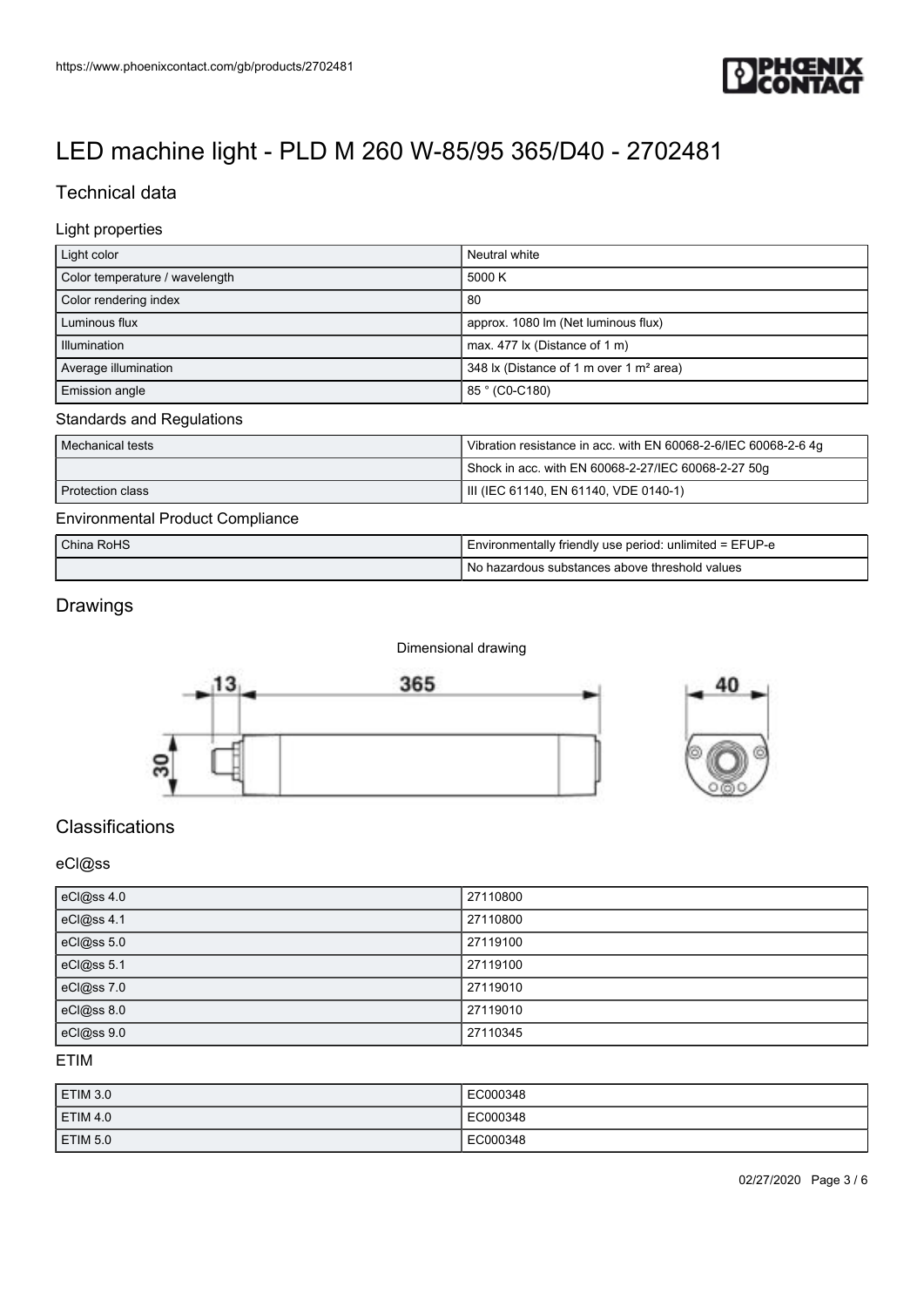

# Classifications

#### ETIM

| ETIM <sub>6.0</sub> | EC000302<br>. |
|---------------------|---------------|
| <b>ETIM 7.0</b>     | EC000302<br>. |

### UNSPSC

| UNSPSC 6.01          | 39111510 |
|----------------------|----------|
| <b>UNSPSC 7.0901</b> | 39111510 |
| UNSPSC 11            | 39111510 |
| <b>UNSPSC 12.01</b>  | 39111510 |
| <b>UNSPSC 13.2</b>   | 39101601 |
| UNSPSC 18.0          | 39101601 |
| UNSPSC 19.0          | 39101601 |
| <b>UNSPSC 20.0</b>   | 39101601 |
| <b>UNSPSC 21.0</b>   | 39101601 |

## Approvals

### Approvals

#### Approvals

ETLus / cETL / cETLus

#### Ex Approvals

#### Approval details

| <b>ETLus</b> | ⅏<br>Intertek | http://www.intertek.com | LV-Lighting-Systems |
|--------------|---------------|-------------------------|---------------------|
|              |               |                         |                     |
| cETL         | ௵<br>Intertek | http://www.intertek.com | Luminaires          |
|              |               |                         |                     |
| cETLus       | Intertek      |                         |                     |
| Accessories  |               |                         |                     |

Accessories

Sensor/actuator cable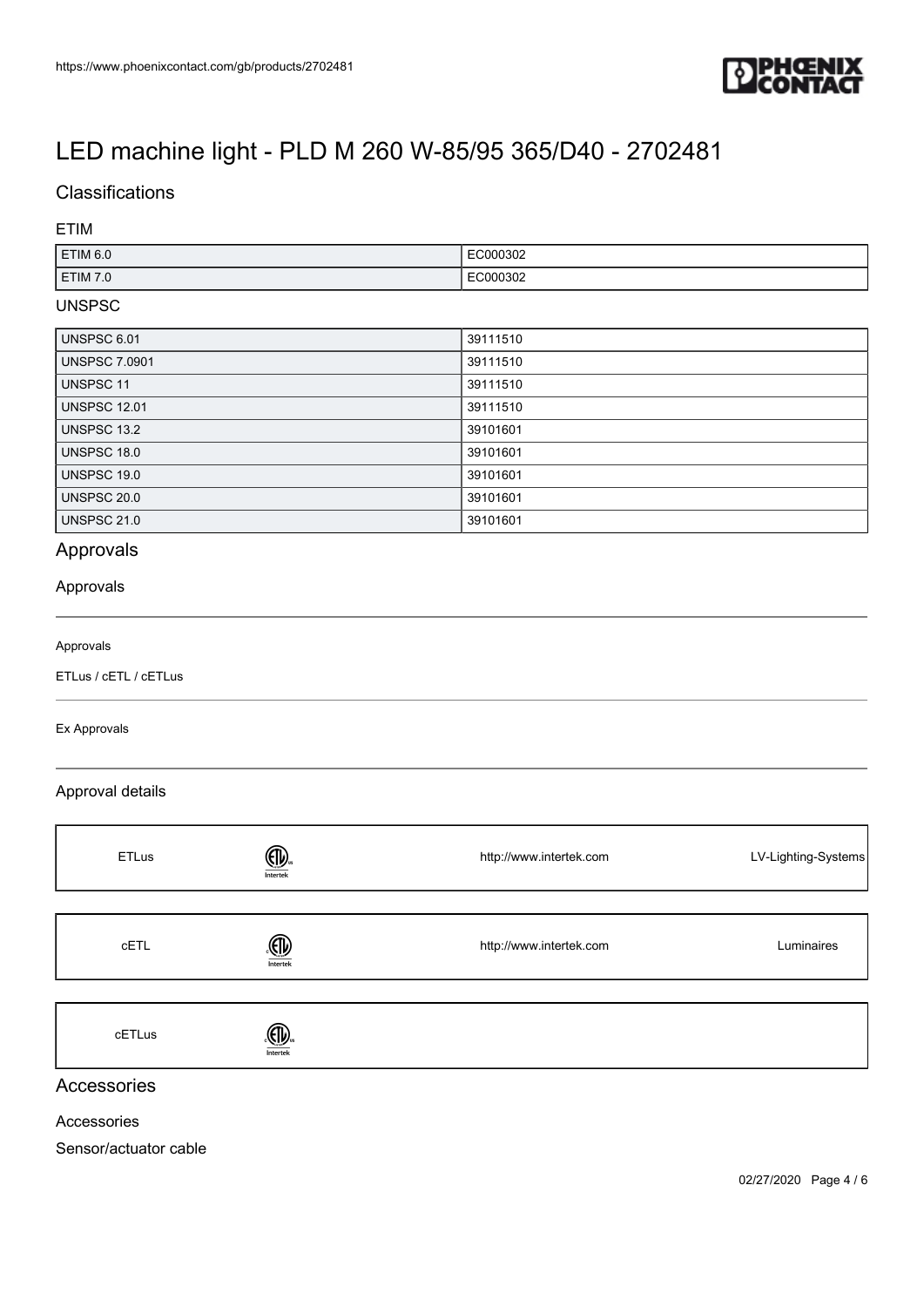

#### Accessories

[Sensor/actuator cable - SAC-4P- 1,5-PUR/M12FS - 1668108](https://www.phoenixcontact.com/gb/products/1668108)



Sensor/actuator cable, 4-position, PUR halogen-free, black-gray RAL 7021, free cable end, on Socket straight M12, A-coded, cable length: 1.5 m

[Sensor/actuator cable - SAC-4P- 3,0-PUR/M12FS - 1668111](https://www.phoenixcontact.com/gb/products/1668111)



Sensor/actuator cable, 4-position, PUR halogen-free, black-gray RAL 7021, free cable end, on Socket straight M12, A-coded, cable length: 3 m

[Sensor/actuator cable - SAC-4P- 5,0-PUR/M12FS - 1668124](https://www.phoenixcontact.com/gb/products/1668124)



Sensor/actuator cable, 4-position, PUR halogen-free, black-gray RAL 7021, free cable end, on Socket straight M12, A-coded, cable length: 5 m

[Sensor/actuator cable - SAC-4P- 1,5-PUR/M12FR - 1668221](https://www.phoenixcontact.com/gb/products/1668221)



Sensor/actuator cable, 4-position, PUR halogen-free, black-gray RAL 7021, free cable end, on Socket angled M12, A-coded, cable length: 1.5 m

[Sensor/actuator cable - SAC-4P- 3,0-PUR/M12FR - 1668234](https://www.phoenixcontact.com/gb/products/1668234)



Sensor/actuator cable, 4-position, PUR halogen-free, black-gray RAL 7021, free cable end, on Socket angled M12, A-coded, cable length: 3 m